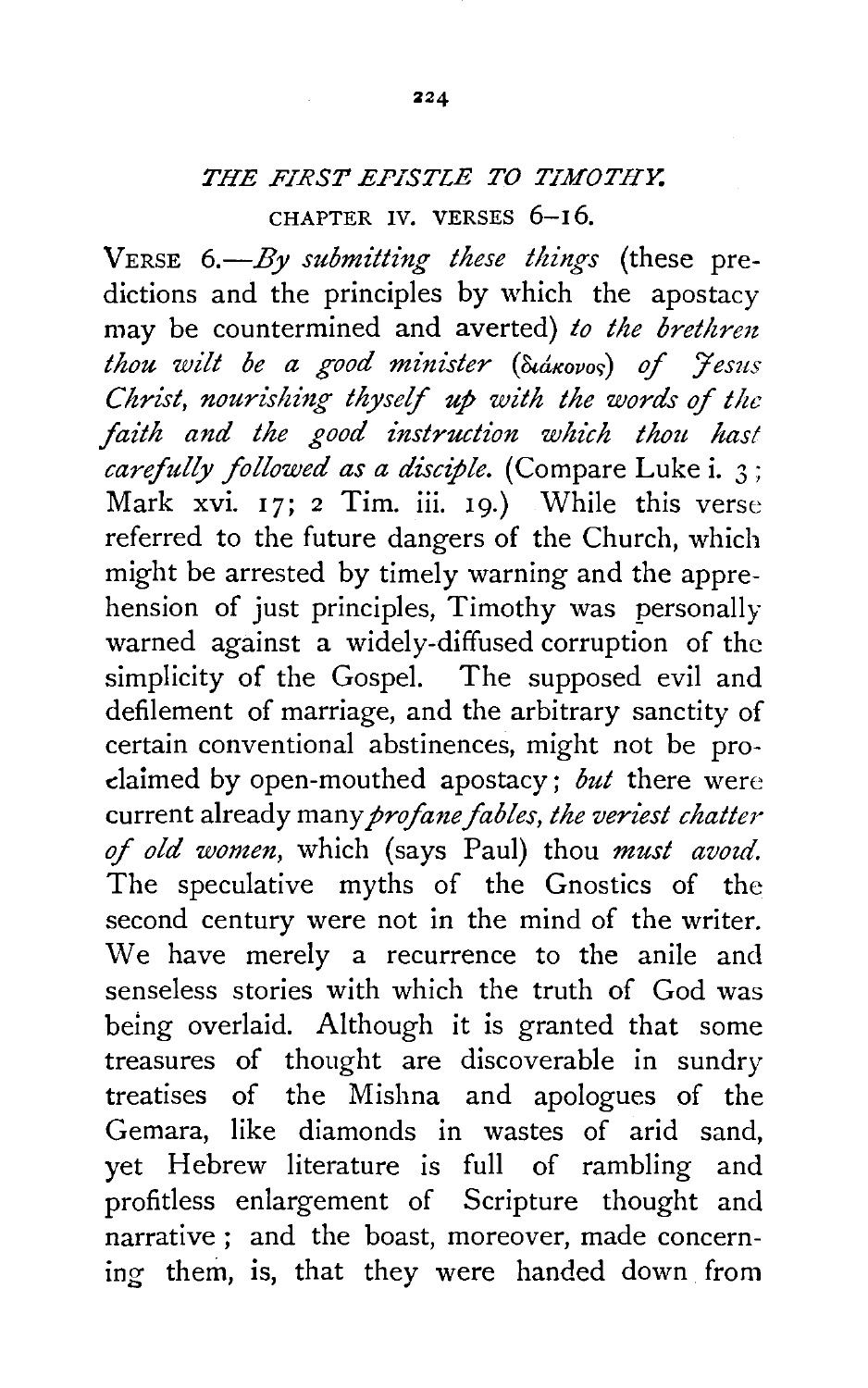early times. There is, independently of the Pastoral Epistles, historical justification of the statement that Jewish fables may have vexed the common sense and spiritual intelligence of Paul; and while Timothy is warned against them, the Apostle adds: *But exercise thyself:* perform the functions of a gymnast *unto* practical piety or *godliness.* Eυσέβεια is not a rose-water luxury, and godly energy cannot be fed on sweetmeats and prettinesses. This term, *Evu€{1Eta,* which was commonly understood to mean the whole of man's relation and behaviour to the Divine Being, had been used by St. Paul to express the sum total of human relations with God effected through the mediation of the Incarnate Word. To cultivate these, to give them full sway, involved conflict, daily effort, spiritual gymnastic, and much stirring up of the soul to take hold of God.

In *Verse* 8 the Apostle adds, in confirmation of the previous contrast : *For the training of the body is profitable for a little,* for a few purposes, easily grasped and secured. Considerable difference of opinion has arisen as to the meaning of this "gymnasia of the body." Chrysostom, Mack, De Wette, Huther, Alford, and Fairbairn have, with different motives, urged that Paul here refers tophysical and athletic exercise, for the purpose of securing health and vigour of body. Some have thus supposed that no sanction, not even the slightest, can be extracted from these words for any semblance of the ascetic physical regimen which had just been condemned as a doctrine of devils and denounced as hypocritical, false, and deadly. VOL. III.  $16$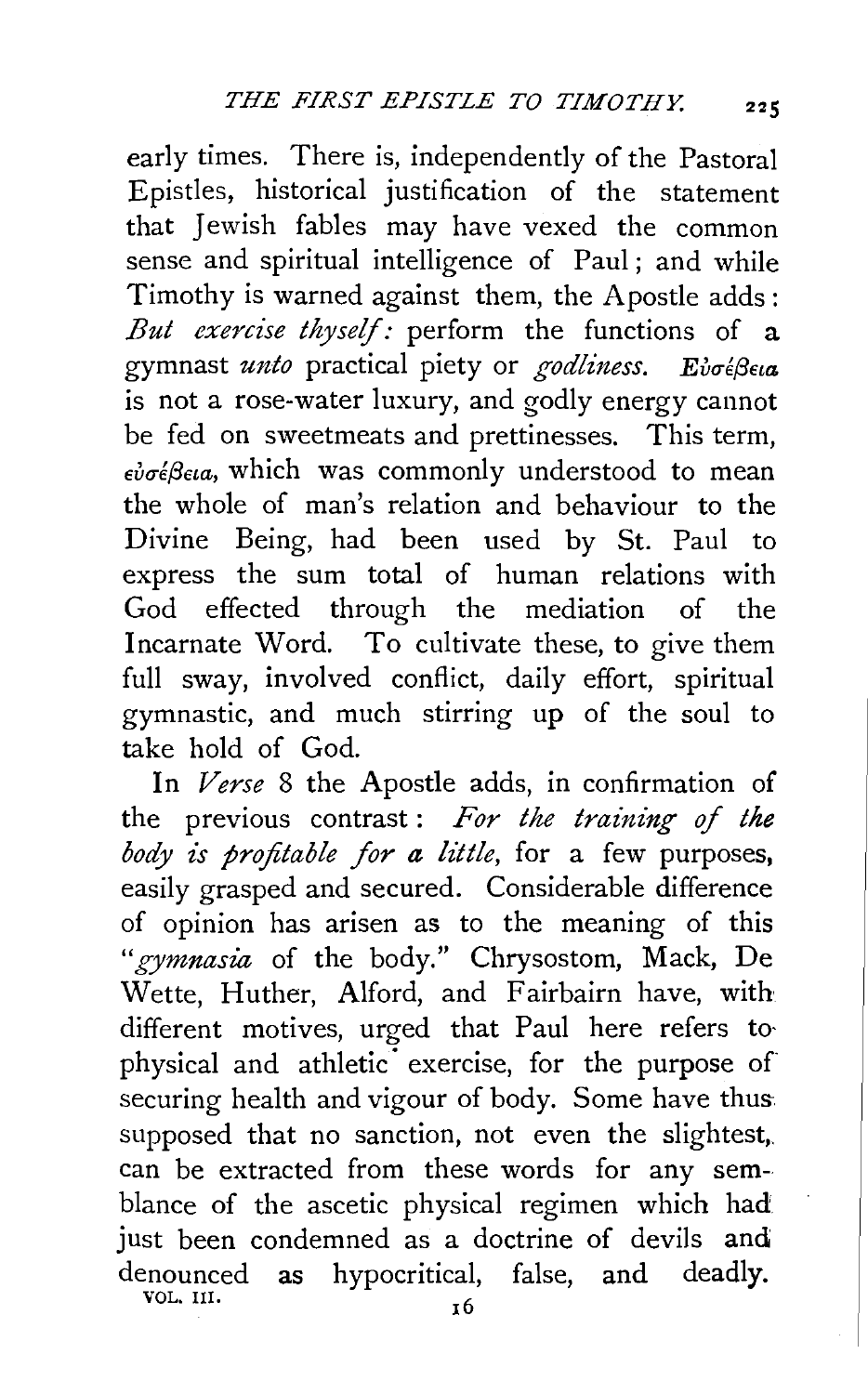Others, in virtue of the smallness of the advantage here attributed to the ascetic exercise, have been tempted to excise all reference to what is so highly commended by them on other grounds.

This view, however, appears to involve great difficulty. If Paul were supposed to say that "bodily exercise" will originate a slight or temporary advantage to the spiritual life, he makes use of a remark out of harmony with the form of the preceding argument. It is not true, and if it were true it would be utterly irrelevant, to say that bodily exercise is profitable for very little to the physical life or well-being. The view of Calvin, Wiesinger, Heydenreich, Ellicott, and Bengel seems to me to shew the breadth of the Apostle's mind and the ease with which he could discriminate things that differ. He foretells that the Christian Church would be harassed by vexatious, hypocritical, and perilous profanations of holy things, by " doctrines of devils," touching the impurity of marriage and of God's good gifts; but he does not thereby condemn all the existing and current Christian practice of keeping the body in subjection. Certain bodily austerities and a wise self-repression may be justified in the same breath which denounces the morbid and treasonable extremes into which these ascetic ideas might easily run. Physical training has a certain limited advantage which cannot be gainsaid. A man who has learned to moderate his physical desires and artificial needs will have fewer temptations to self-indulgence, and greater capacity of ministering to the necessity of others. But the entire process, which is not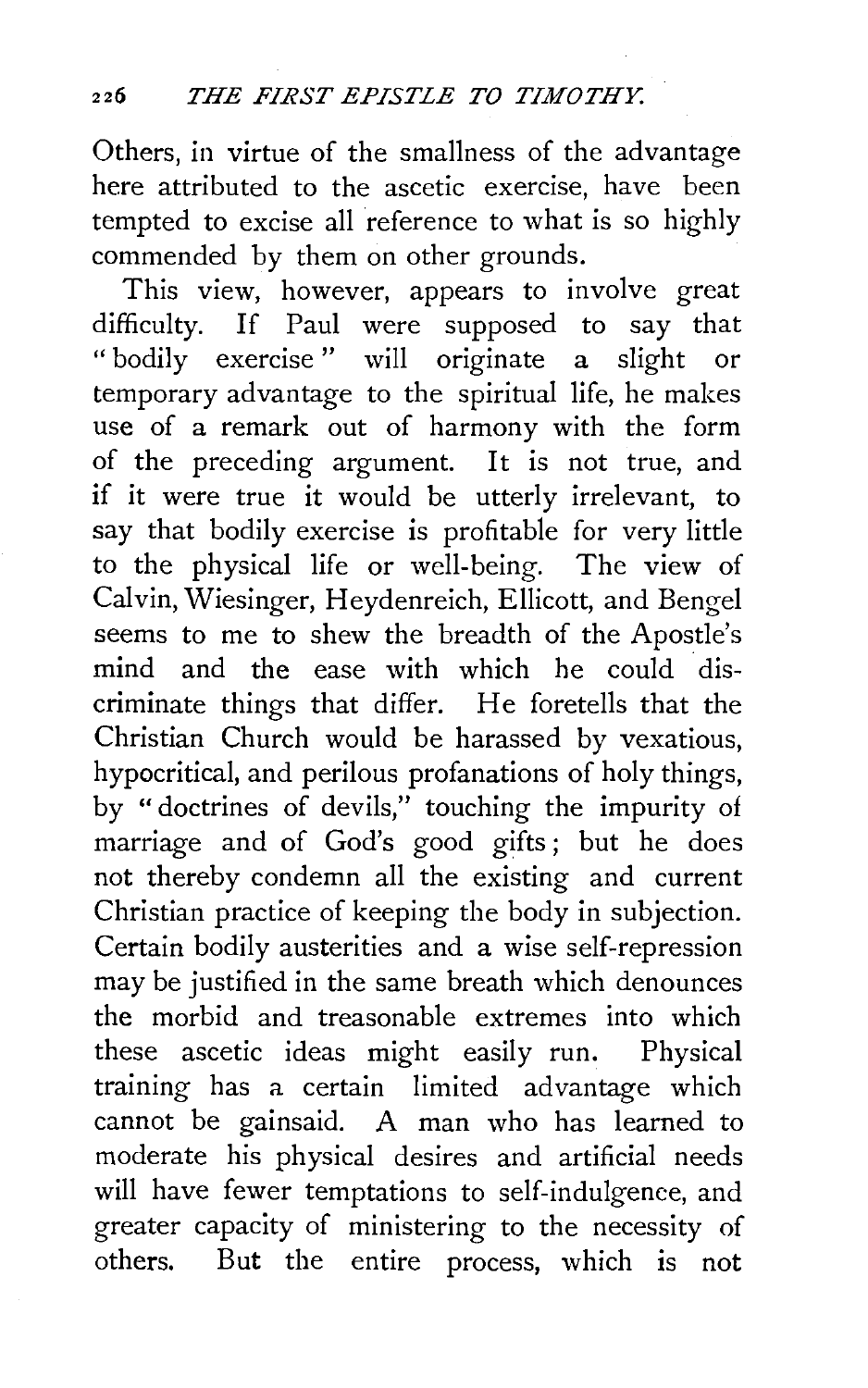deprived of all sanction from the example of the Apostles and of the Lord Himself, is yet of far less importance than the *godliness* which *is profitable with reference to all things, having promise of the life that now £s and of that which is to come* : *z.e.,* godliness is the pledge, the foretaste, the *earnest* of LIFE in its fullest sense. If *life* be the enjoyment of the conscious favour of God, then even the " life that now is" is deepened, enriched, and hallowed by "godliness." Its bitterness and disappointments, its mysteries, its brevity, and its ending, as well as its pleasures and possibilities, are alike sanctified by godliness. But godliness, as Paul understands it, is the beginning of an endless life, and confers upon us a conscious blessedness which is, in its own nature, incorruptible.

*Verse* 9 contains the *formula* on which we have already commented more than once. Faithful is *the saying and worthy of every kind of acceptation.* St. Paul himself, or some prophet of the early Church, had given birth to a mighty word which already was passing current as minted coin of the kingdom of heaven. The question arises, whether the "saying" is that which has just been recorded, or whether it refers to that which now follows. Generally the "formula" introduces the "saying;" but if this is the case here, it is still further prefaced  $by, -$ 

*Verse 10.-For this purpose* 1 (looking or trusting to this) *we both labour unto weariness, and suffer reproach* (and so far the writer must be supposed to justify the gracious fulness of the " saying"), *namely,* 

<sup>1</sup> Cf., for construction, Rom. xiv. 9; 2 Cor. ii. 9.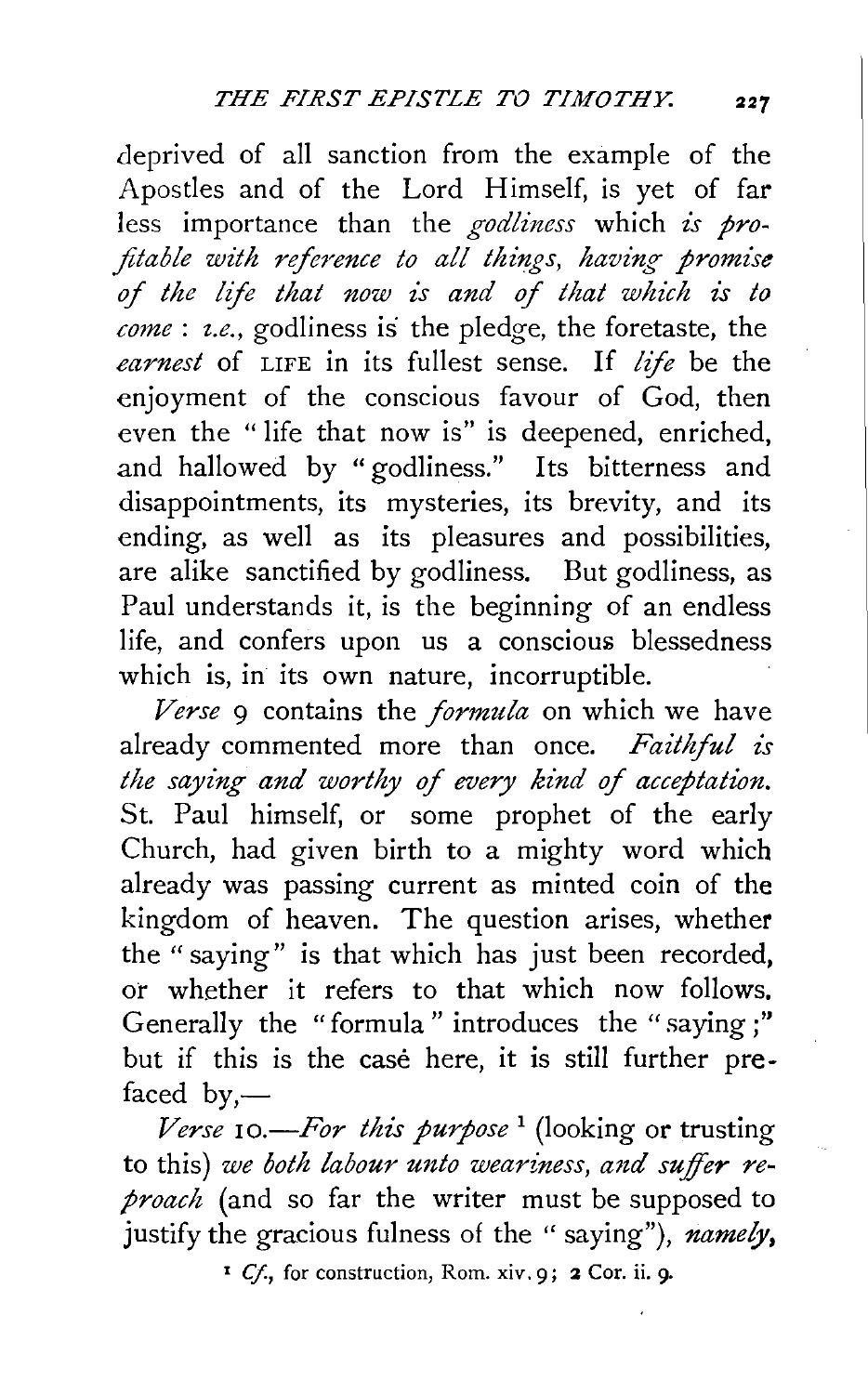$that$  (5<sup>t</sup>) we have put our hope in the Living God, *who is the Saviour of all men, especially of those who are faithful* or believing.

It seems, however, more consonant with the argument to regard the whole of the verse as a further confirmation of the faithfulness and acceptance of the divine words, " Godliness is profitable for all things, having the promise of the life that now is, and of that which is to come."

The tenth verse, then, will explain and expand the practical nature of *godliness*. Labour and reproach,<sup>1</sup> in combination with this great possession, can be bravely borne with, BECAUSE (5*Tu)* we have put our *hope in the Living God.* 

The perfect tense  $(\eta \lambda \pi k a \mu \epsilon \nu)$  implies a fully confirmed and permanent hope, which began at some period in the past, but is, when uttered, a present experience. The preposition ( $\epsilon \pi i$ , with dative) expresses the resting-place and ground of the hope. *(Cf. Rom. xv. 12 with Chap. vi. 17.)* The predicate, " the Living God," indicates the noble contrast between dead idols, vague abstractions, or dim impersonal powers and tendencies, and the living, loving, personal ground of all our hope, *who is the Saviour of all men.* This is his glorious prerogative : because He has loved all, He has revealed Himself with more or less of adequacy and fulness to *all*  men; He has given his law, and He has given his only begotten Son to all; He has not restricted his love to Jews or Pharisees, to the spiritual or

<sup>&</sup>lt;sup>1</sup> If *ral* is, with Ellicott, Tischendorf, and Tregelles, to be retained before both verbs, the two ideas are regarded as separable, and not necessarily connected elements of life, but as simultaneously presented.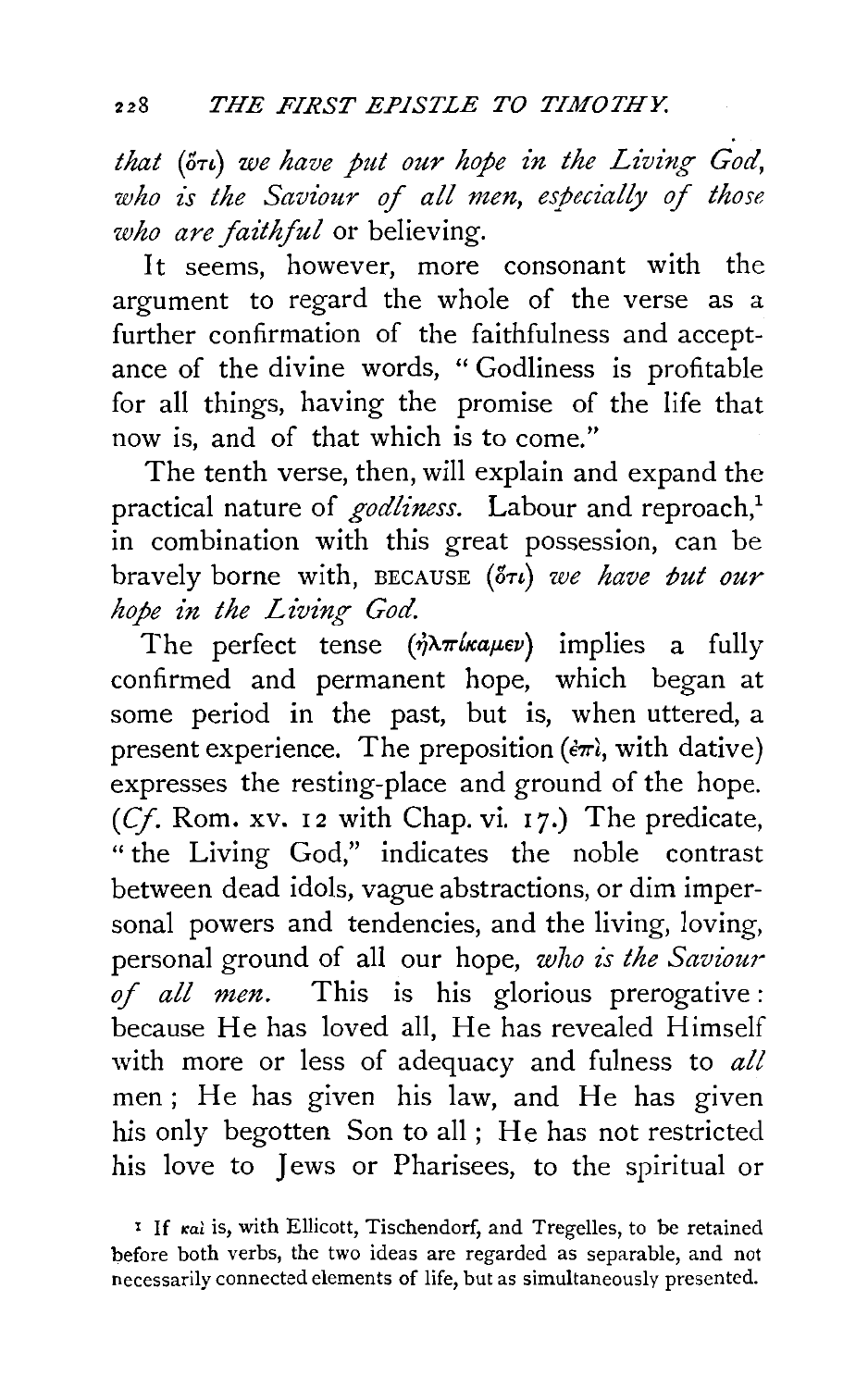the cultivated, to the elect or to the susceptible, to the good or to the faithful. He has vindicated for Himself this supreme glory against all the prejudices and exclusions of men, just as He has caused the sun to shine on the evil and on the good ; but *He* is *specially* more abundantly *the Saviour of believers.*<sup>1</sup> Undoubtedly He is "Saviour" of those who accept his love, who realize his true nature, who are "faithful," loyal to his claims, in a special and more abundant sense than He is to those who never appreciate or respond to his self-manifestation, who cherish grave suspicions of his character and spurn his love. Similarly, God is everywhere, and is actively energizing in every atom of the universe, in every point of time ; but he who realizes this stupendous and transcendent fact finds in it moral support as well as continued existence. Such an one enjoys consolation and ecstasy, as well as providential co-operation. It is one thing to live in the dominion of the omnipresent Deity, or even to hold as a dogma that God is everywhere; it is another to cry from the depths of a conscious faith, "Verily, the Lord is in this place; this is none other than the House of God and the Gate of Heaven." The faith-faculty, the energy of spiritual union with God, transforms the universal love of God into a consciousness of salvation.

*Verse* I *I.-These* foregoing *things utter with authority, and teach.* Timothy had to do two things, to be a channel for this Divine communication, to lay it down with commanding force, to insist upon these principles whether men would hear or forbear;

1 *Cf.* Acts xxv. 26, xxvi. 3 ; Gal. vi. ro.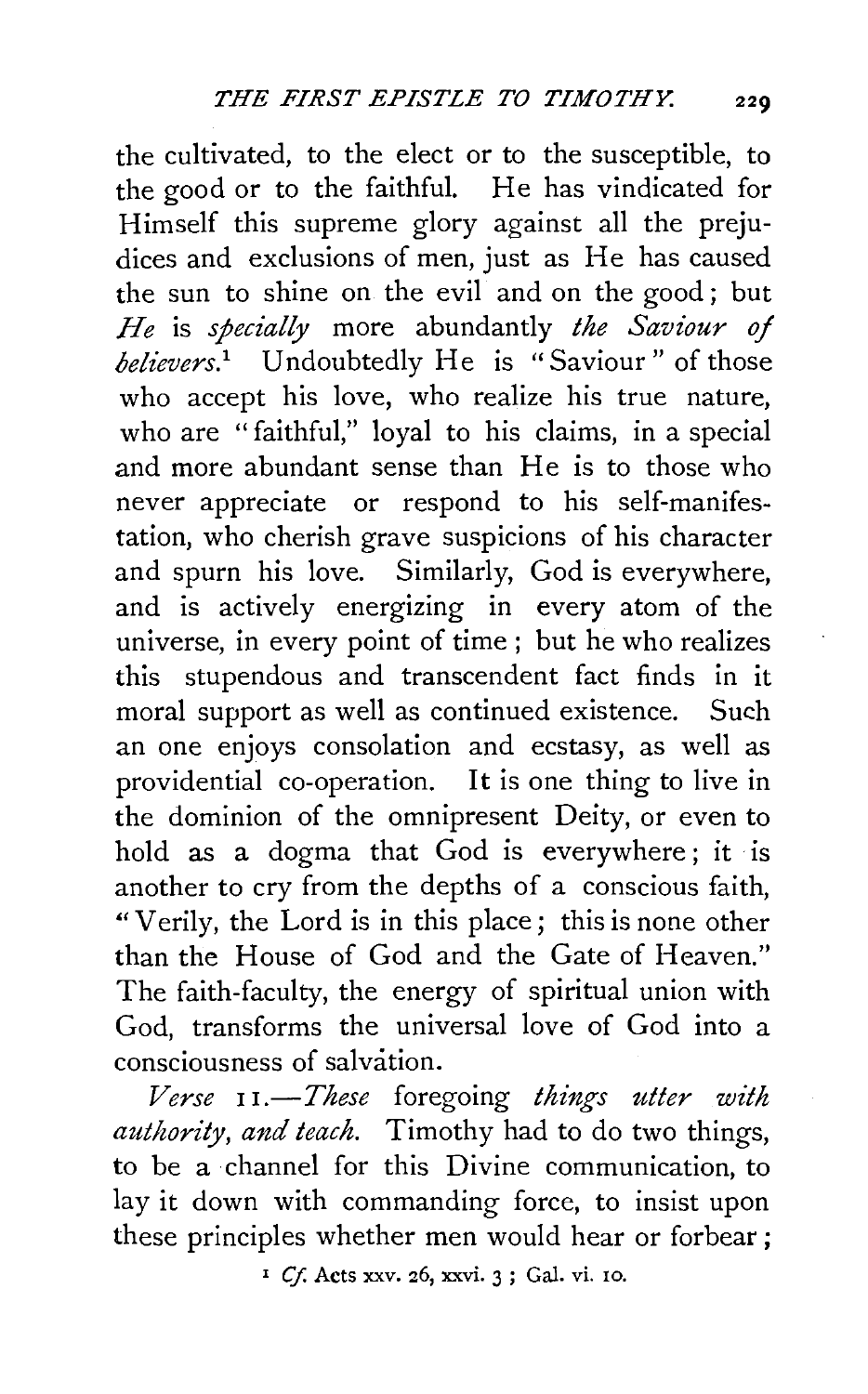but he was also called upon to *teach* them. Every minister of the Gospel has a message to deliver, indefinitely more impressive than are the speculations of his own fancy, the flowers of his own rhetoric, the persuasions of his own experience ; he is also commissioned to teach. By repetition, by illustration, by patient exposition, by a study of the perplexities and prejudices of his hearers, by sympathy, by ready wit, by fecundity of resources and steady persevering toil, he is to *teach* those whom he has summoned to hear his message.

Verse 12.-Such a charge might make Timothy painfully alive to his own youth and inexperience. We have seen in our Introduction to these Epistles<sup>1</sup> that there was sufficient distance in years between the venerable Apostle and his "son Timothy" to render the advice, which is undoubtedly addressed to him, and not to the Church at Ephesus, most pertinent. *"Let no man despise thy youth."* There is some difficulty in placing the pronoun  $($ *cov* $)$  in immediate connection with the noun ( $\nu \epsilon$ *o* $\tau \eta \tau$ os). It is said that the enclitic pronoun is never placed before the noun with which it is associated, unless for the purpose of special emphasis; but Winer has collected some thirty or forty passages in the New Testament where there is no such special emphasis; and here we need none. Timothy was to conduct himself in such a manner that it would be impossible for any onlooker to despise his youth. Childish timidity and pretentious assumption, feeble substitution of his own self-originated ideas in place of God's truth, any forgetfulness of the solemn appeal which God,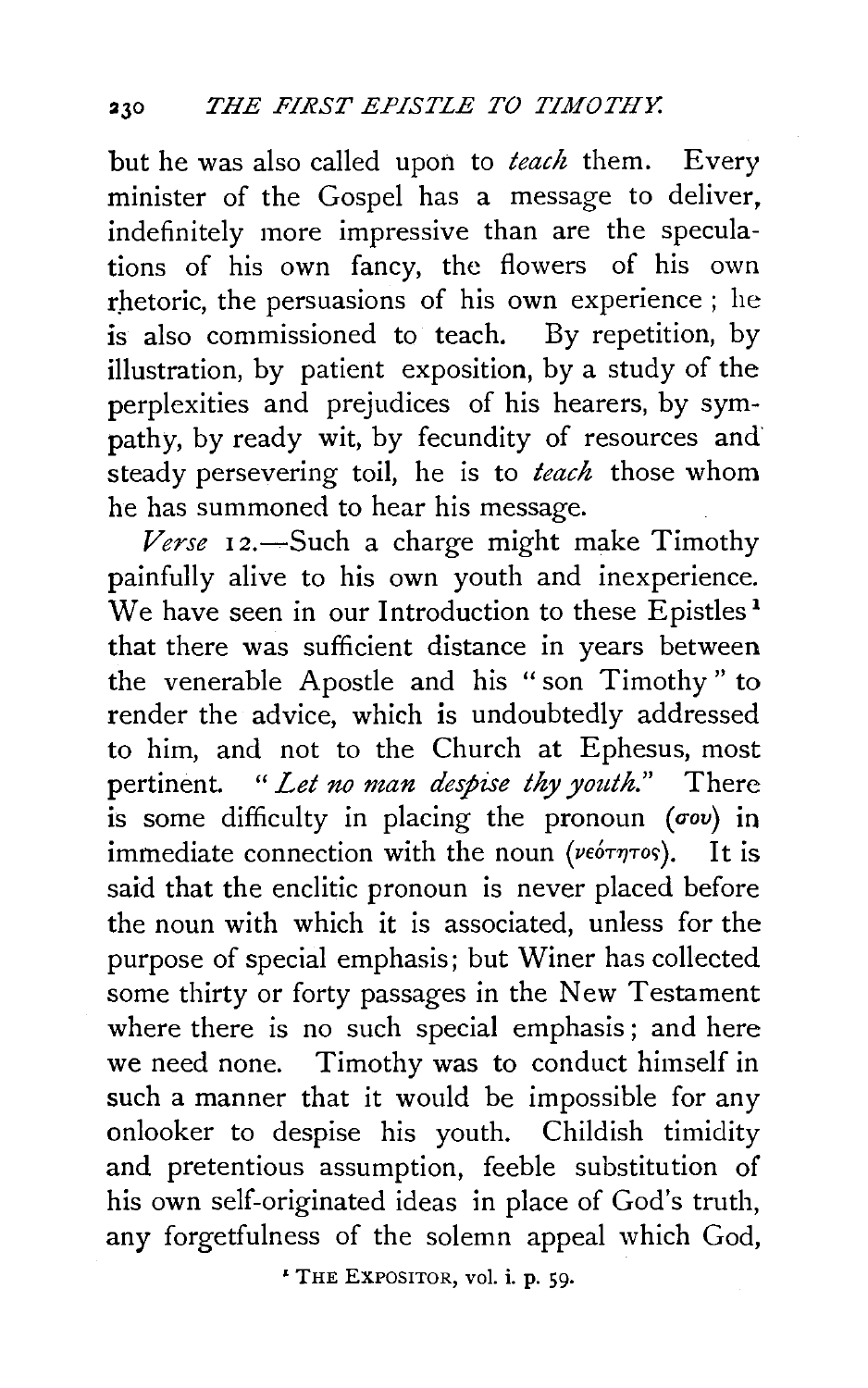not he, was making to the conscience, any aping of the powers of an apostle, any moral improprieties, any weak paltering with principle, would expose him to despite. Consequently he is warned against such compromise of his position, and the Apostle urges further : *"Be thou a pattern*1 *of believers, in word, in conversation, zn love, in faith, in purity.* 

The *words* of the mouth cover a large proportion of the outward manifestation of the inner life. If every" word" uttered by Timothy should be acceptable to God, be true and faithful, be generous and brave, be free from spite, passion, or uncleanness, be seasoned with salt, and be neither vapid, vain, nor "idle ;" if in his " word" he should be an ideal Christian, a " pattern of believers," he would all but have satisfied the claims of conscience : but " conversation" includes the whole of his outward bearing ; while "love and faith" involve the principles from which right words and holy actions spring. The last term, "purity," includes chastity of mind as well as of body, and is a warning of consummate importance to a young man occupying a prominent position in **a**  city like Ephesus.

*Verse 13.--Until I come* (the form of the expression suggests a strong expectation that Paul would shortly return to Ephesus) *give heed to the reading,*  the public reading of God's Word in the Christian assembly. Tertullian, Justin Martyr, Origen, the " Apostolic Constitutions," Chrysostom, and others, alike shew that this exercise formed a most essen-

<sup>&#</sup>x27; See Passow, *sub voce*,  $\tau \acute{\nu} \tau$ os. It first means " a blow," then "the mark made by a blow," then " an impression on a seal," then " a copy," <br>" a specimen," " a type," " a pattern." (See 1 Pet. v. 3; Phil. iii. 1**7;** I Thess. i.  $7$ .)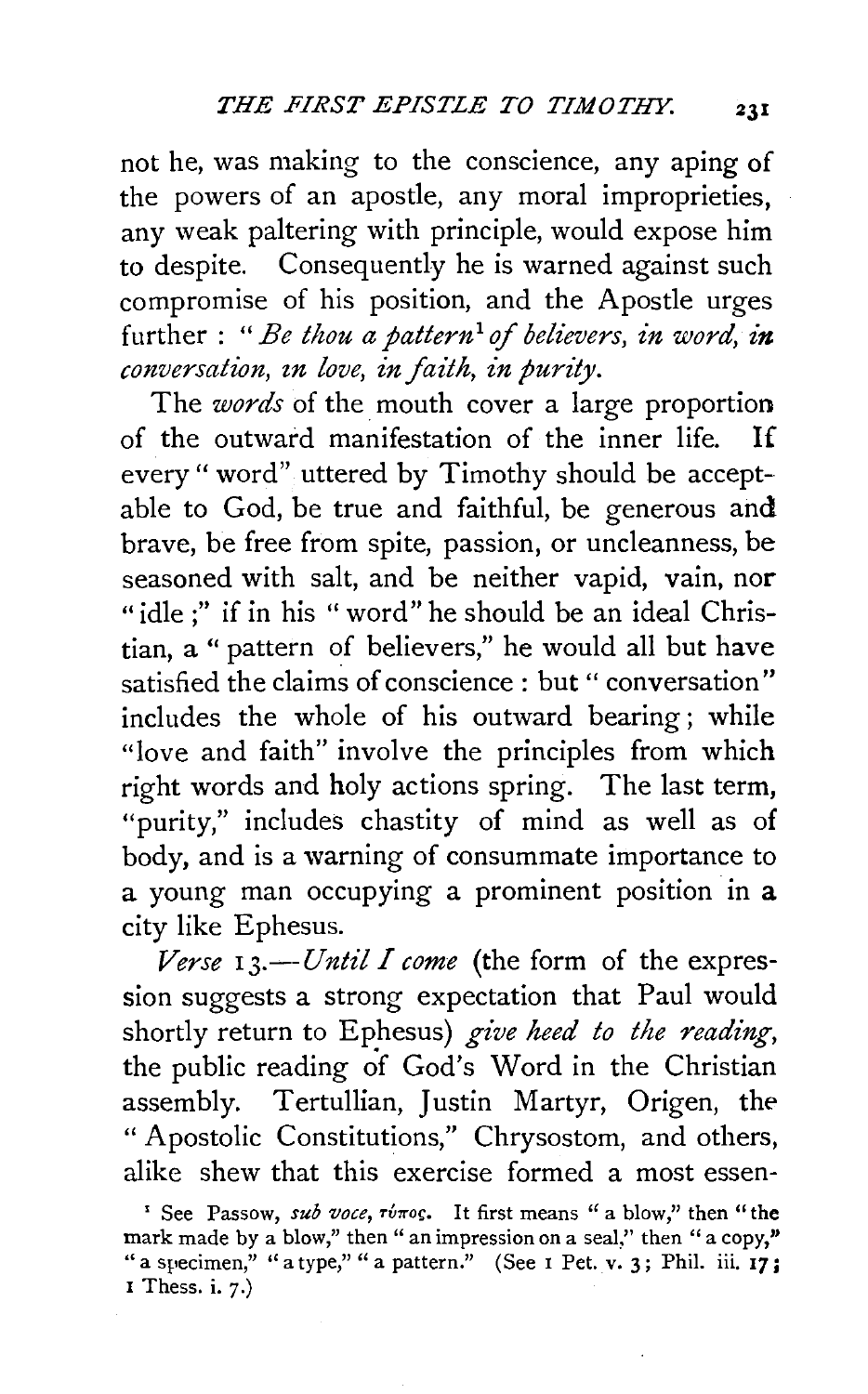tial part of the public worship of the Church. There is no more effective commendation of God's truth than reverent, accurate, intelligent reading of the Word of God in the audience of the people. The custom had been transferred from the synagogue, and credit was given to the New Testament writings by the habit early formed of placing them on the same level as the Sacred Books. *(Cf.* Acts xv.; Col. iv. 16.)

The Apostle adds: Give heed to the exhortation *and to the teaching:* the first term applies possibly to the appeal made to the feelings, the second to the consecutive instruction administered to the understanding by the public teacher. The Church requires to be warned, warmed, roused by an utterance of well-known truth; and, further, it always stands in need of exposition, expansion, illustration, and development of truth.

*Verse 14.-Neglect not the gift-the* charism of the Holy Spirit, the special bestowment of energy, faculty, and organ of service—that is in thee, which *was given thee through prophecy with the imposition of the hands of the presbytery.* The prophetic voice of the Church had been the call of the Holy Spirit to Timothy. Special duties were often thus discovered for individuals in the early Church (cf. Acts xiii. 2): and to the present day there is no more vivid assurance and guarantee of the inward monition of the Spirit than this prophetic summons and injunction of the Church of Christ. It was confirmed in the case of Timothy by the imposition of hands on the part of the elders of the Church. Paul may himself have been one of the elders of the Church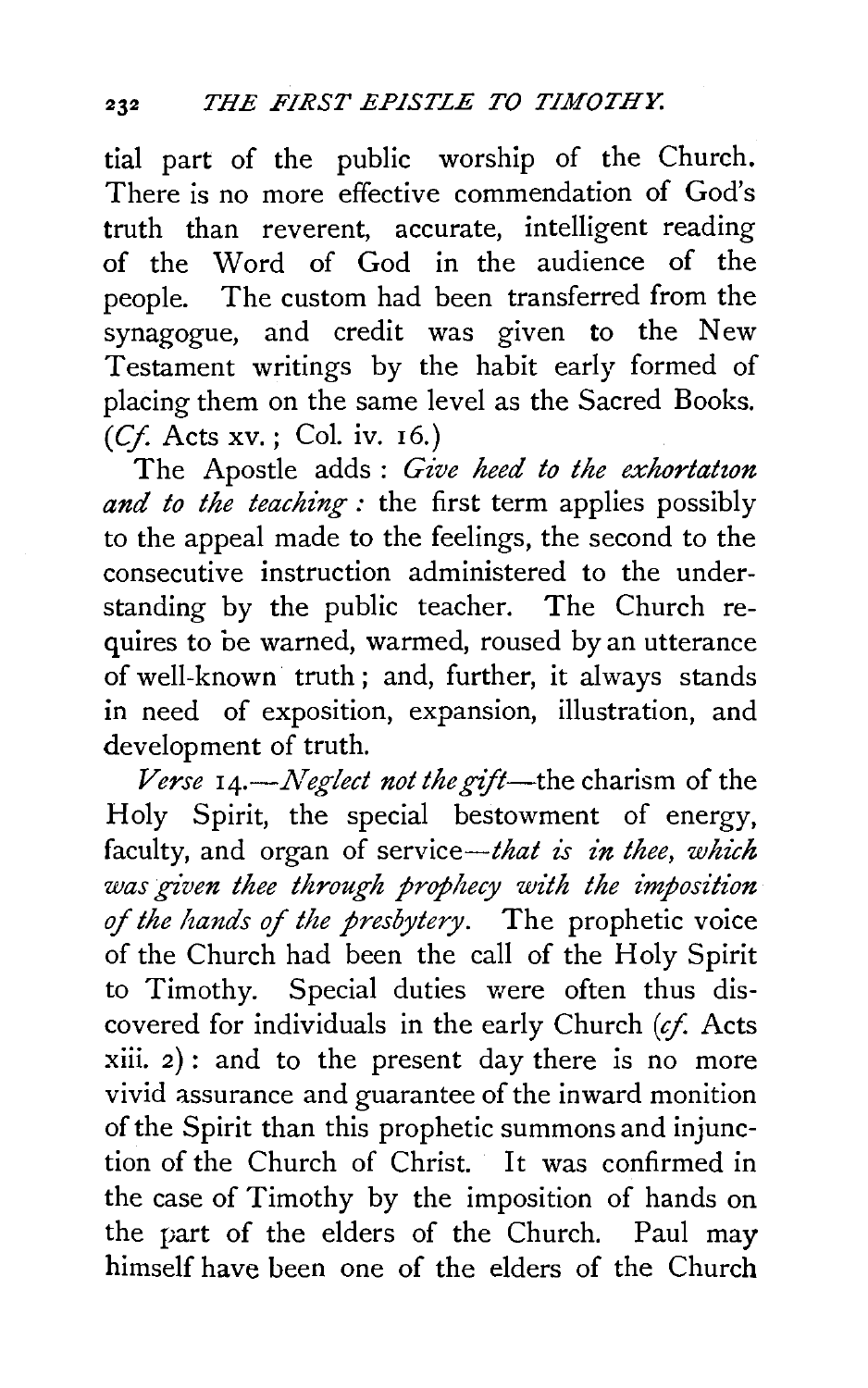who joined in this symbolic act of dedication and prayer. (Cf. *2* Tim. i., 5.) This "laying on of hands" is frequently referred to in the New Testament. It was occasionally, though not universally, the symbol of miraculous healing and of the gift of the Holy Spirit to new and previously excluded classes of believers. The Apostles " laid their hands" upon the seven Evangelists. (Acts vi. 6.) This did not, however, confer any power to communicate the Holy Spirit, for we read (Acts viii. 17) that when the Samaritans, from the lips of Philip, received the Gospel, two of the Apostles went down from Judæa to Samaria for the purpose of communicating the Holy Spirit. *(Cf.* Acts xix. 6.) Appointment to ministerial service, or dedication to a missionary career, was also thus expressively attested; but on two remarkable occasions it was not the possession of superior ecclesiastical rank, but the specialty of Divine Providence, which recommended the adoption of this ceremony of decisive confirmation. Thus Ananias (Acts ix.  $17$ ) is the means of conferring a grace upon Saul which Philip could not confer on the Samaritans; and "the prophets and teachers" of the Church at Antioch " laid their hands " on Barnabas and Saul and "sent them away" (Acts xiii.  $I-3$ ). All the preparation and ordination for the great work of Apollos at Ephesus and Corinth must have been effected by "the brethren" at Ephesus during Paul's absence. It would be difficult, therefore, from these statements to draw forth any definite instructions on the value of the rite as an apostolic method or guarantee of ordination ; nor is this the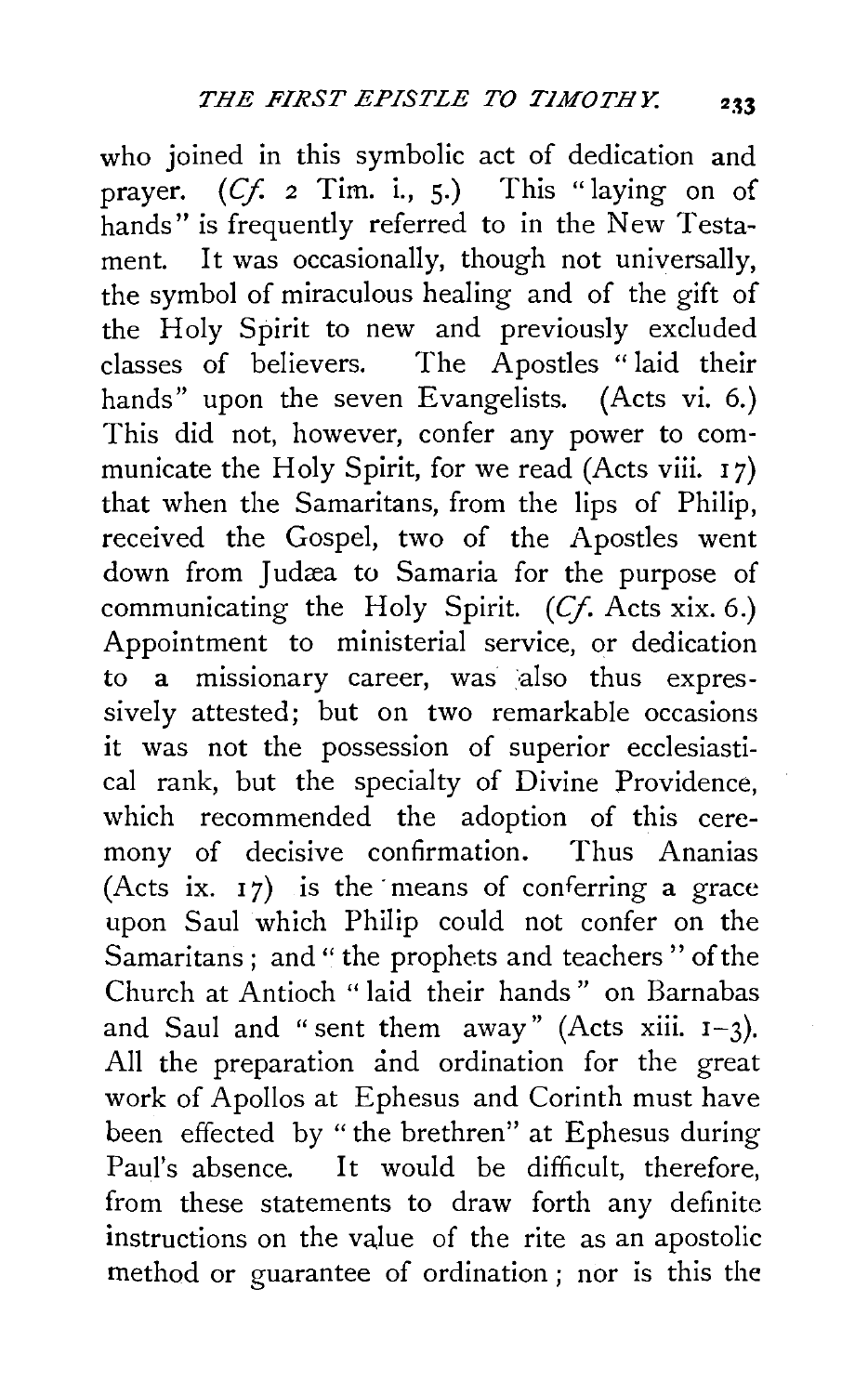place to discuss the subsequent adoption of the ceremony by bishops, who thus proceeded to admit catechumens, or *lapsi*, into Church communion.<sup>1</sup>

*Verse* I *s.-Meditate on,* or practice, *these things.*  The interpreters differ as to the precise meaning of the word. The numerous illustrations given by Passow sustain the latter signification in classical Greek. <sup>2</sup>*Be* (engrossed) *in them;* 8 let them be the all-absorbing theme of thy life, the aim and bent of thy whole being, *that thy progress* (in grace or faith) *may be manifest to all.* <sup>4</sup>

Progress is essential to success, and, if made, it ought to be evident, not merely to the conscience of the worker, nor to brethren in office, but " to all."

Verse 16.-*Hold thyself well occupied with* (have thy attention thoroughly absorbed with) *thyself and the teaching* (that is, the culture of thy own life and the function and duties of religious instruction); *continue in them.* Habitual, not fitful and spasmodic, exertion, steady persevering labour will alone meet with the reward of service: for in doing this thou *wilt both save thyself and them that hear thee.* 

The salvation of others closely connects itself with that of the preacher's own soul. Nothing brings a man so close to God, reveals his power, his heart, his accessibleness, his glorious welcome of whosoever will come to Him, like the eager per-

<sup>1</sup> See Suicer, "Thesaurus," art. χειροθεσία.

<sup>2</sup> Leo gives *hac meditare* ; so also Heydenreich and Davidson. *Cf.* Psa. ii. 1 ; Acts iv. 2 *5·* 

3 Wettstein quotes Hor. Ep. i.: "Quid verum et decens curo et omnis in hoc sum."

<sup>4</sup> The word  $\pi \rho o \kappa o \pi \dot{\eta}$ , from  $\pi \rho o \kappa o \pi \tau \omega$ , to cut down wood in the way of an advancing army, is used in this sense by later Greek writers, and it occurs thus in Phil. i. 12, 25.